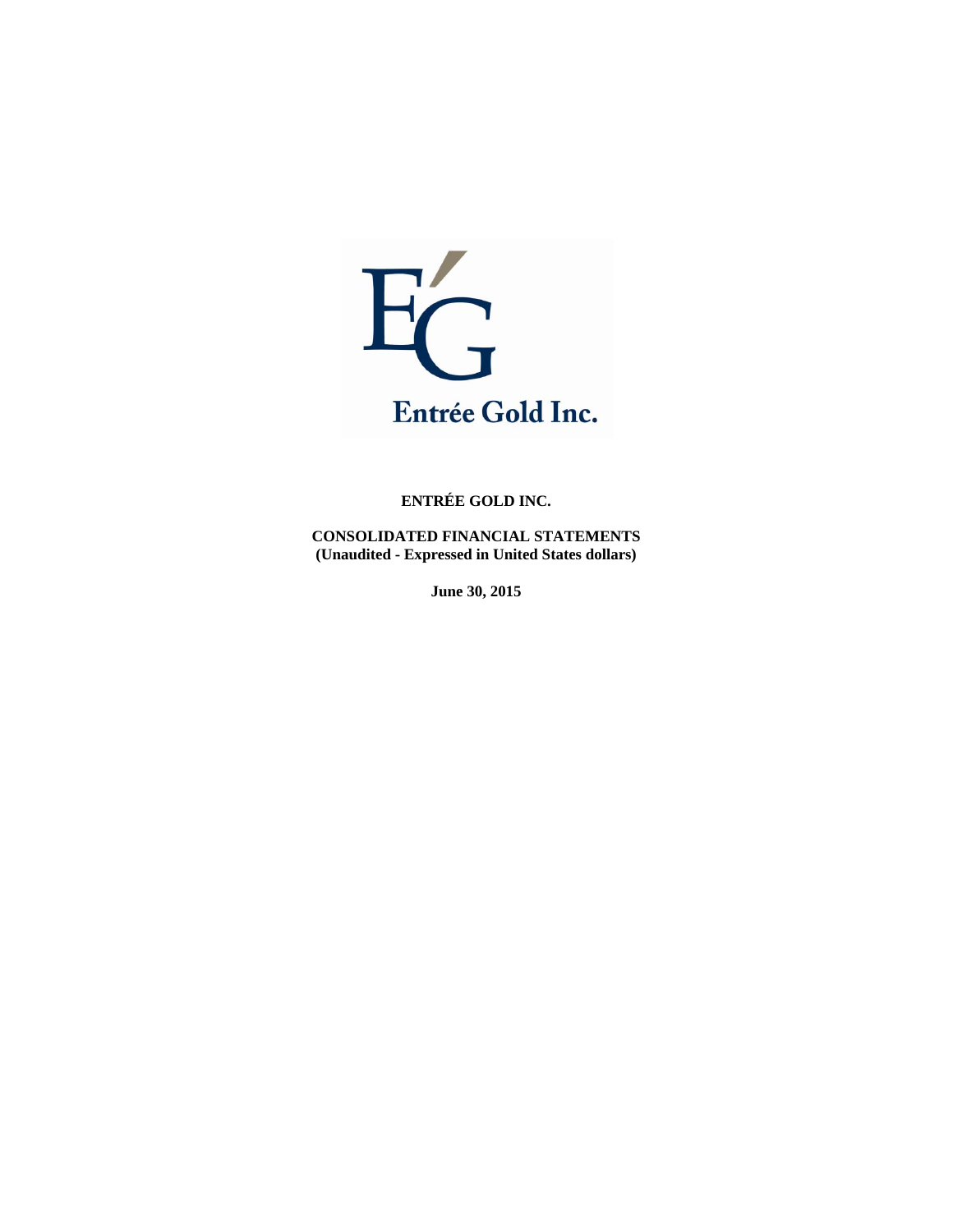# CONSOLIDATED BALANCE SHEETS

(Unaudited - Expressed in United States dollars)

|                                                                      |                           | June 30,<br>2015 | December 31,<br>2014 |
|----------------------------------------------------------------------|---------------------------|------------------|----------------------|
| <b>ASSETS</b>                                                        |                           |                  |                      |
| <b>Current</b>                                                       |                           |                  |                      |
| Cash and cash equivalents (Note 4)                                   | \$                        | 27,375,691       | \$<br>33,517,096     |
| Receivables                                                          |                           | 119,090          | 133,729              |
| Prepaid expenses                                                     |                           | 368,747          | 856,358              |
| Total current assets                                                 |                           | 27,863,528       | 34,507,183           |
| Equipment (Note 6)                                                   |                           | 145,367          | 177,566              |
| Mineral property interests (Note 7)                                  |                           | 41,310,811       | 44,419,538           |
| Reclamation deposits                                                 |                           | 478,627          | 474,959              |
| Other assets                                                         |                           | 97,846           | 111,252              |
| <b>Total assets</b>                                                  | \$                        | 69,896,179       | \$<br>79,690,498     |
| <b>LIABILITIES AND STOCKHOLDERS' EQUITY</b>                          |                           |                  |                      |
| <b>Current</b>                                                       |                           |                  |                      |
| Accounts payable and accrued liabilities                             | $\boldsymbol{\mathsf{S}}$ | 516,943          | \$<br>1,903,472      |
| Loans payable to Oyu Tolgoi LLC (Note 8)                             |                           | 6,484,864        | 6,355,408            |
| Deferred revenue (Note 9)                                            |                           | 32,092,353       | 34,507,372           |
| Deferred income tax liabilities                                      |                           | 3,171,947        | 3,407,124            |
| <b>Total liabilities</b>                                             |                           | 42,266,107       | 46,173,376           |
| <b>Stockholders' equity</b>                                          |                           |                  |                      |
| Common stock, no par value, unlimited number authorized, (Note 10)   |                           | 177, 145, 971    | 177,138,693          |
| 147,014,385 (December 31, 2014 - 146,984,385) issued and outstanding |                           |                  |                      |
| Additional paid-in capital                                           |                           | 20,344,396       | 20,346,551           |
| Accumulated other comprehensive loss (Note 14)                       |                           | (5, 132, 596)    | (2,850,122)          |
| Accumulated deficit                                                  |                           | (164, 727, 699)  | (161, 118, 000)      |
| Total stockholders' equity                                           |                           | 27,630,072       | 33,517,122           |
| Total liabilities and stockholders' equity                           | \$                        | 69,896,179       | \$<br>79,690,498     |
|                                                                      |                           |                  |                      |

# **Nature and continuance of operations** (Note 1)

 **Commitments and Contingencies** (Note 16)

## **Subsequent events** (Note 18)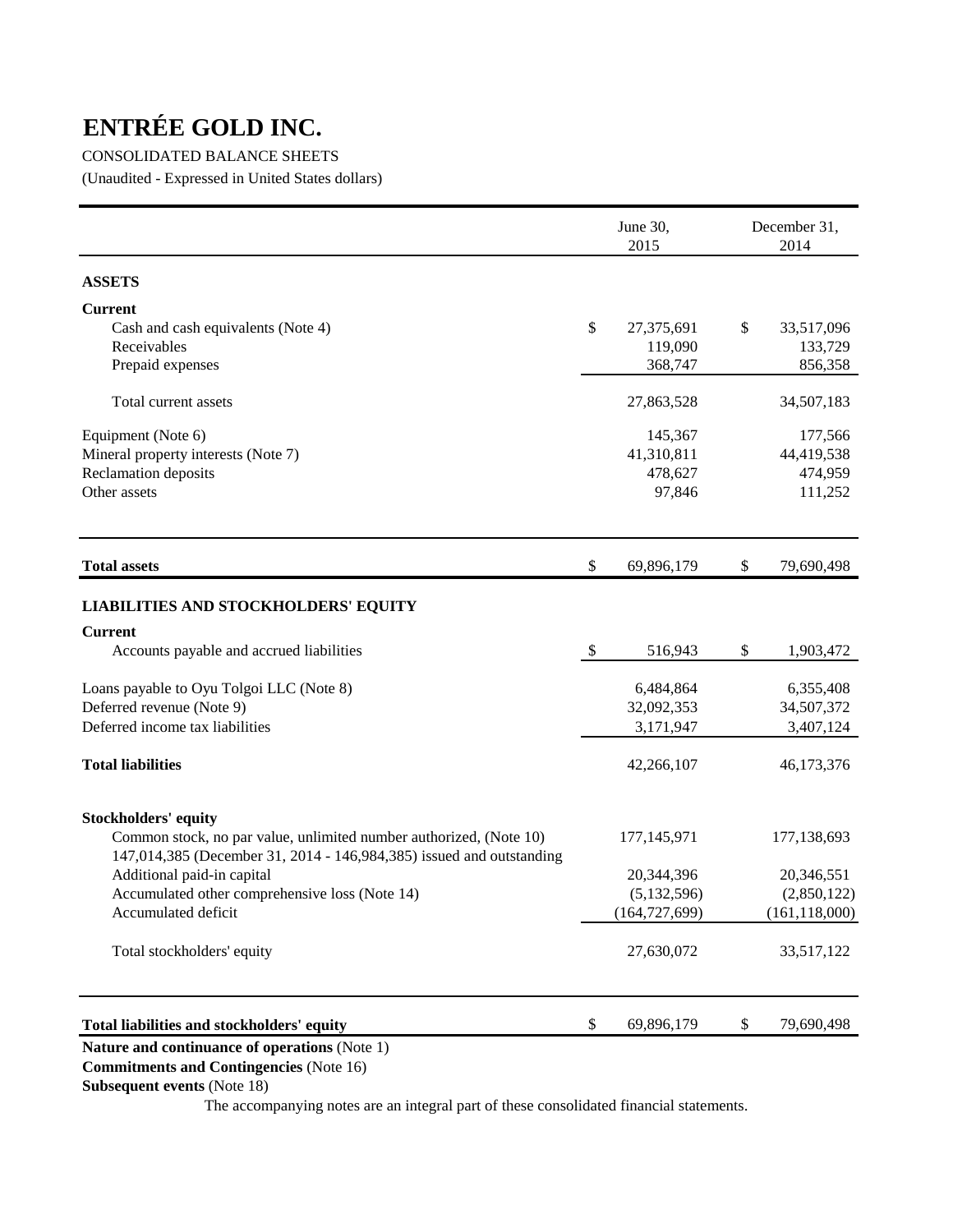# CONSOLIDATED STATEMENTS OF OPERATIONS AND COMPREHENSIVE LOSS

(Unaudited - Expressed in United States dollars)

|                                                      | Three Months<br>Ended<br>June 30,<br>2015 |               | Three Months<br>Ended<br>June 30,<br>2014 | <b>Six Months</b><br>Ended<br>June 30,<br>2015 |               | <b>Six Months</b><br>Ended<br>June 30,<br>2014 |
|------------------------------------------------------|-------------------------------------------|---------------|-------------------------------------------|------------------------------------------------|---------------|------------------------------------------------|
| <b>EXPENSES</b>                                      |                                           |               |                                           |                                                |               |                                                |
| Exploration (Note 7)                                 | \$<br>1,329,058                           | <sup>\$</sup> | 757,325                                   | \$<br>3,226,667                                | <sup>\$</sup> | 2,321,471                                      |
| General and administration                           | 801,585                                   |               | 980,107                                   | 1,740,325                                      |               | 2,124,197                                      |
| Consultancy and advisory fees                        |                                           |               | 234,070                                   | 125,000                                        |               | 519,742                                        |
| Depreciation                                         | 11,037                                    |               | 17,160                                    | 22,763                                         |               | 34,835                                         |
| Gain on sale of mineral property interests           |                                           |               | (28,096)                                  |                                                |               | (28,096)                                       |
| Foreign exchange loss (gain)                         | 368,843                                   |               | 882,044                                   | (1,380,106)                                    |               | (189, 413)                                     |
| <b>Loss from operations</b>                          | (2,510,523)                               |               | (2,842,610)                               | (3,734,649)                                    |               | (4,782,736)                                    |
| Interest income                                      | 25,054                                    |               | 97,064                                    | 72,081                                         |               | 180,290                                        |
| Interest expense (Note 5)                            | (65,006)                                  |               | (65, 524)                                 | (129, 295)                                     |               | (130, 385)                                     |
| Loss from equity investee (Note 5)                   | (26, 824)                                 |               | (28, 772)                                 | (52,970)                                       |               | (49, 564)                                      |
| Loss before income taxes                             | (2,577,299)                               |               | (2,839,842)                               | (3,844,833)                                    |               | (4,782,395)                                    |
| Current income tax recovery (expense)                | (43)                                      |               | 246,609                                   | (43)                                           |               | 133,379                                        |
| Deferred income tax recovery (expense)               | (471, 679)                                |               | (332, 558)                                | 235,177                                        |               | 443,240                                        |
| <b>Net loss</b>                                      | \$<br>$(3,049,021)$ \$                    |               | $(2,925,791)$ \$                          | $(3,609,699)$ \$                               |               | (4,205,776)                                    |
| Comprehensive loss:                                  |                                           |               |                                           |                                                |               |                                                |
| Net loss                                             | \$<br>$(3,049,021)$ \$                    |               | $(2,925,791)$ \$                          | $(3,609,699)$ \$                               |               | (4,205,776)                                    |
| Foreign currency translation adjustment (Note 14)    | 552,868                                   |               | 1,439,608                                 | (2, 282, 474)                                  |               | (256, 680)                                     |
| <b>Comprehensive loss:</b>                           | \$<br>$(2,496,153)$ \$                    |               | $(1,486,183)$ \$                          | $(5,892,173)$ \$                               |               | (4,462,456)                                    |
| Basic and diluted net loss per share                 | \$<br>$(0.02)$ \$                         |               | $(0.02)$ \$                               | $(0.02)$ \$                                    |               | (0.03)                                         |
| Weighted average number of common shares outstanding | 147,009,989                               |               | 146,827,792                               | 146,997,258                                    |               | 146,781,346                                    |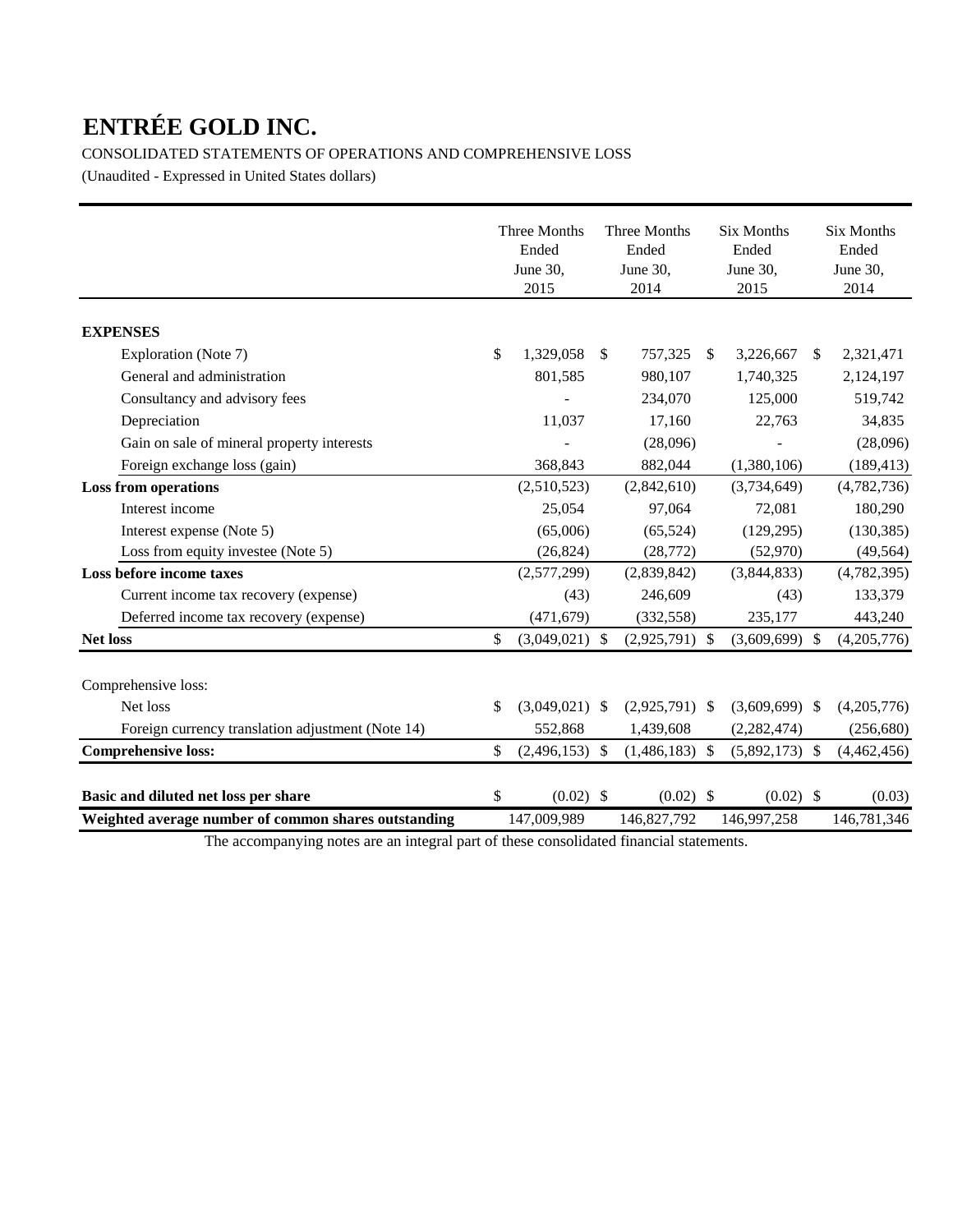#### CONSOLIDATED STATEMENT OF STOCKHOLDERS' EQUITY

(Unaudited - Expressed in United States dollars)

|                                         | Number of<br>Shares |               | Common<br>Stock |     | Additional<br>Paid-in Capital | Accumulated<br>Other<br>Comprehensive<br>Income (Loss) |     | Accumulated<br>Deficit |     | Total<br>Stockholders<br>Equity |
|-----------------------------------------|---------------------|---------------|-----------------|-----|-------------------------------|--------------------------------------------------------|-----|------------------------|-----|---------------------------------|
| <b>Balance, June 30, 2014</b>           | 146,984,385         | <sup>S</sup>  | 177,138,693     | \$  | 20,095,161                    | \$<br>208,935                                          | \$  | (156, 654, 588)        | \$. | 40,788,201                      |
| Foreign currency translation adjustment |                     |               |                 |     |                               | (1,879,527)                                            |     |                        |     | (1,879,527)                     |
| Net loss                                |                     |               |                 |     |                               |                                                        |     | (1,399,598)            |     | (1,399,598)                     |
| Balance, September 30, 2014             | 146,984,385         | <sup>\$</sup> | 177,138,693     | \$  | 20,095,161                    | \$<br>(1,670,592)                                      | \$. | (158, 054, 186)        | \$. | 37,509,076                      |
| Stock-based compensation                |                     |               |                 |     | 251,390                       |                                                        |     |                        |     | 251,390                         |
| Foreign currency translation adjustment |                     |               |                 |     |                               | (1,179,530)                                            |     |                        |     | (1,179,530)                     |
| Net loss                                |                     |               |                 |     |                               | $\overline{\phantom{a}}$                               |     | (3,063,814)            |     | (3,063,814)                     |
| Balance, December 31, 2014              | 146,984,385         | <sup>\$</sup> | 177,138,693     | \$  | 20,346,551                    | \$<br>(2,850,122)                                      | \$  | (161, 118, 000)        | -S  | 33,517,122                      |
| Foreign currency translation adjustment |                     |               |                 |     |                               | (2,835,342)                                            |     |                        |     | (2,835,342)                     |
| Net loss                                |                     |               |                 |     |                               |                                                        |     | (560, 678)             |     | (560, 678)                      |
| <b>Balance, March 31, 2015</b>          | 146,984,385         | <sup>\$</sup> | 177, 138, 693   | \$. | 20,346,551                    | \$<br>(5,685,464)                                      | S.  | (161, 678, 678)        | S.  | 30,121,102                      |
| Shares issued:                          |                     |               |                 |     |                               |                                                        |     |                        |     |                                 |
| Exercise of stock options               | 30,000              |               | 7,278           |     | (2,155)                       |                                                        |     |                        |     | 5,123                           |
| Foreign currency translation adjustment |                     |               |                 |     |                               | 552,868                                                |     |                        |     | 552,868                         |
| Net loss                                |                     |               |                 |     |                               |                                                        |     | (3,049,021)            |     | (3,049,021)                     |
| <b>Balance, June 30, 2015</b>           | 147,014,385         | \$            | 177,145,971     | \$  | 20,344,396                    | \$<br>(5,132,596)                                      | \$  | (164, 727, 699)        | \$  | 27,630,072                      |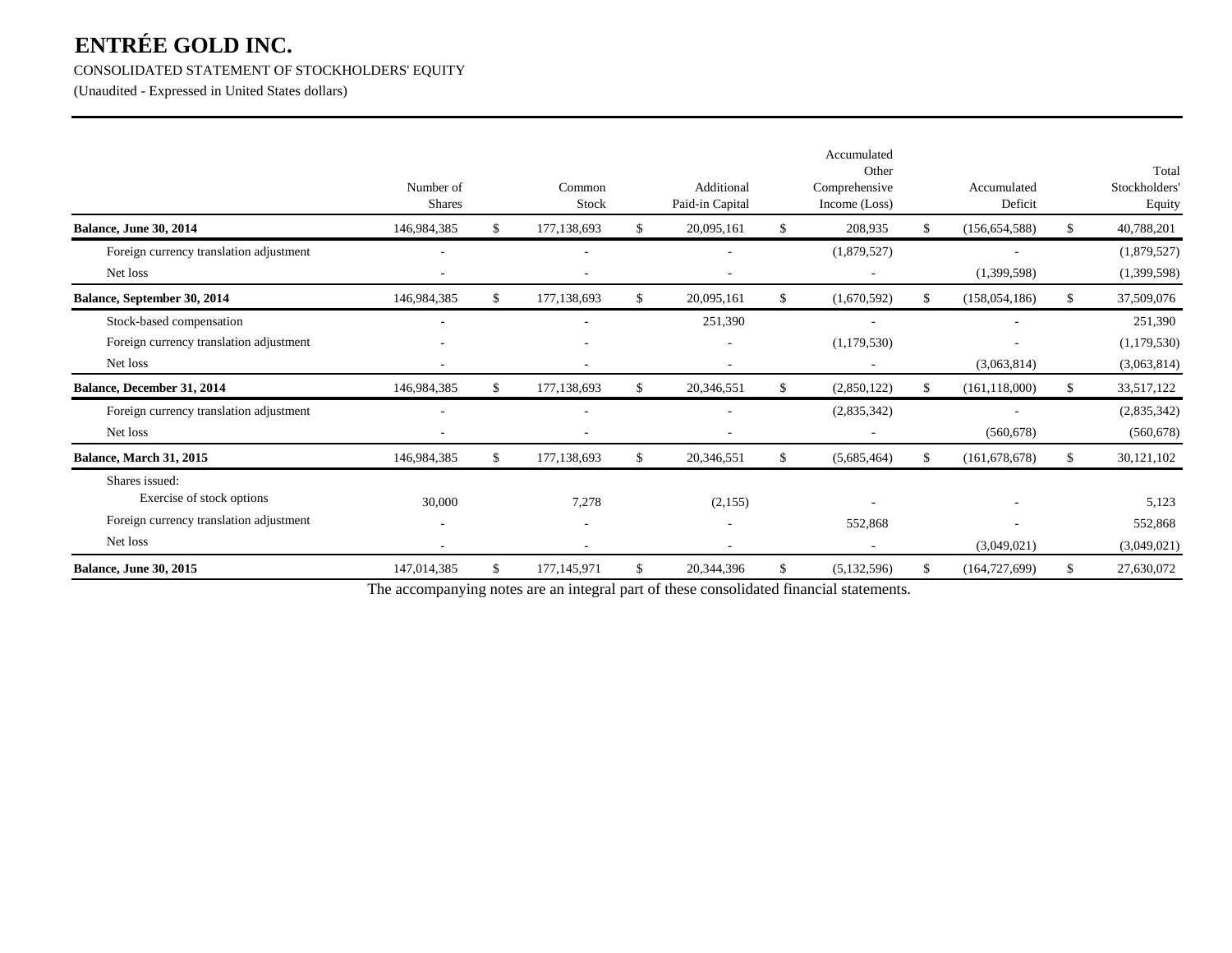CONSOLIDATED STATEMENTS OF CASH FLOWS

(Unaudited - Expressed in United States dollars)

|                                                    |              | <b>Six Months</b><br>Ended<br>June 30,<br>2015 | <b>Six Months</b><br>Ended<br>June 30,<br>2014 |
|----------------------------------------------------|--------------|------------------------------------------------|------------------------------------------------|
| CASH FLOWS FROM OPERATING ACTIVITIES               |              |                                                |                                                |
| Net loss                                           | $\mathbb{S}$ | $(3,609,699)$ \$                               | (4,205,776)                                    |
| Items not affecting cash:                          |              |                                                |                                                |
| Depreciation                                       |              | 22,763                                         | 34,835                                         |
| Loss from equity investee                          |              | 52,970                                         | 49,564                                         |
| Interest expense                                   |              | 129,295                                        | 130,385                                        |
| Deferred income tax recovery                       |              | (235, 177)                                     | (443, 240)                                     |
| Gain on sale of mineral property interests         |              |                                                | (28,096)                                       |
| Unrealized foreign exchange gain                   |              | (1,423,735)                                    | (191, 352)                                     |
| Changes in assets and liabilities:                 |              |                                                |                                                |
| Receivables                                        |              | 5,302                                          | 107,564                                        |
| Prepaid expenses                                   |              | 429,484                                        | 332,866                                        |
| Other assets                                       |              | (47, 452)                                      | 13,982                                         |
| Accounts payable and accrued liabilities           |              | (1,258,602)                                    | (440, 230)                                     |
| Net cash used in operating activities              |              | (5,934,851)                                    | (4,639,498)                                    |
| <b>CASH FLOWS FROM FINANCING ACTIVITIES</b>        |              |                                                |                                                |
| Proceeds from issuance of capital stock            |              | 5,123                                          |                                                |
| Net cash provided by financing activities          |              | 5,123                                          |                                                |
| <b>CASH FLOWS FROM INVESTING ACTIVITIES</b>        |              |                                                |                                                |
| Mineral property interests                         |              |                                                | (100,000)                                      |
| Reclamation deposits                               |              | (3,628)                                        | 52,152                                         |
| Acquisition of equipment                           |              | (2,997)                                        | (6,292)                                        |
| Proceeds from sale of mineral property interests   |              |                                                | 28,096                                         |
| Net cash used in investing activities              |              | (6,625)                                        | (26, 044)                                      |
| Effect of foreign currency translation on cash and |              |                                                |                                                |
| cash equivalents                                   |              | (205, 052)                                     | (23,775)                                       |
| Change in cash and cash equivalents                |              |                                                |                                                |
| during the period                                  |              | (6, 141, 405)                                  | (4,689,317)                                    |
| Cash and cash equivalents, beginning of period     |              | 33,517,096                                     | 46,701,216                                     |
| Cash and cash equivalents, end of period           | \$           | 27,375,691                                     | \$<br>42,011,899                               |
| Cash paid for interest during the period           | \$           |                                                | \$                                             |
| Cash paid for income taxes during the period       | \$           |                                                | \$                                             |

Supplemental disclosure with respect to cash flows (Note 15)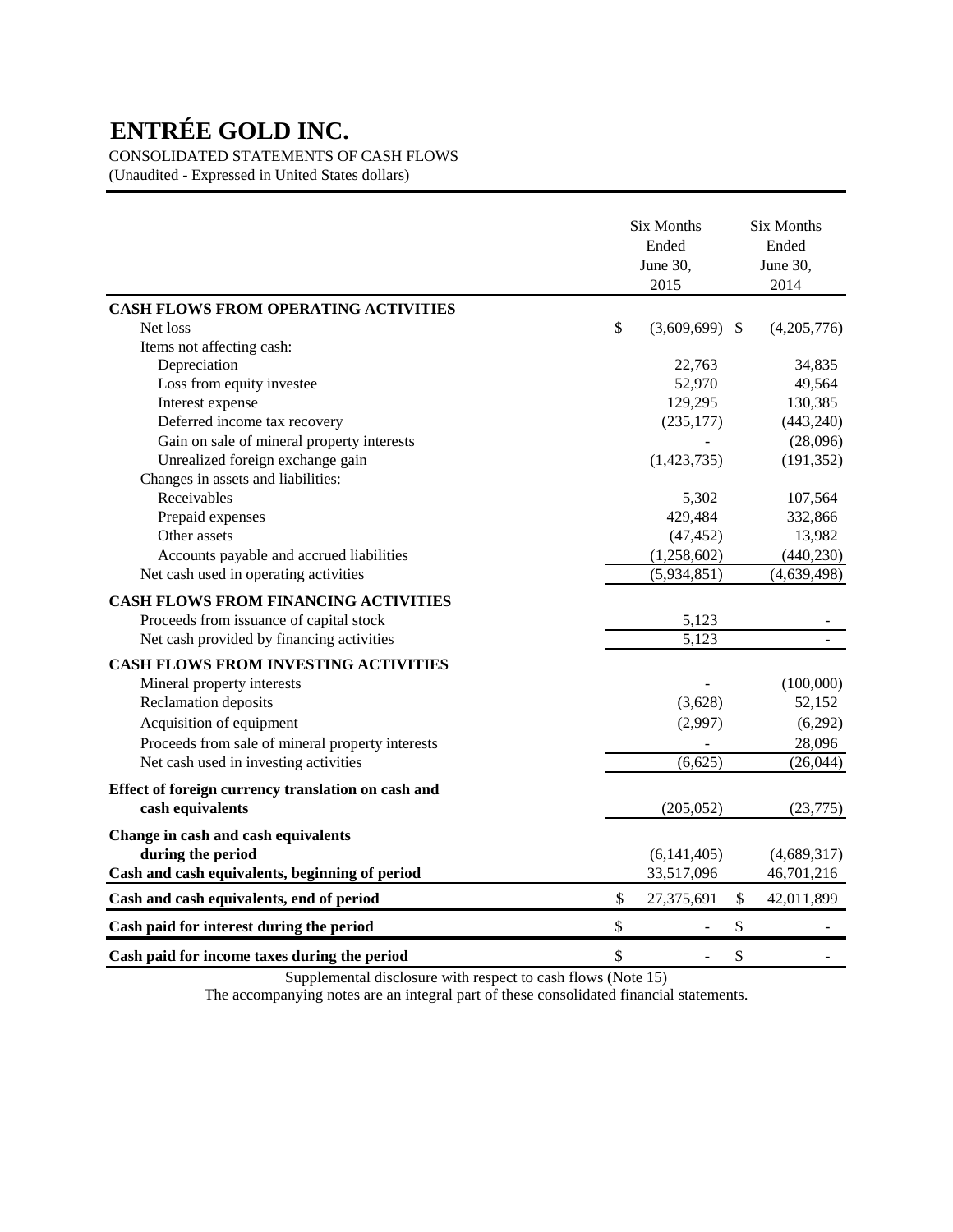#### **1. NATURE AND CONTINUANCE OF OPERATIONS**

Entrée Gold Inc. was incorporated under the laws of the Province of British Columbia on July 19, 1995 and continued under the laws of the Yukon Territory on January 22, 2003. On May 27, 2005, Entrée Gold Inc. changed its governing jurisdiction from the Yukon Territory to British Columbia by continuing into British Columbia under the *Business Corporations Act* (British Columbia). The principal business activity of Entrée Gold Inc., together with its subsidiaries (collectively referred to as the "Company"), is the exploration of mineral property interests. To date, the Company has not generated significant revenues from its operations and is considered to be in the exploration stage.

All amounts are expressed in United States dollars, except for certain amounts denoted in Canadian dollars ("C\$").

These consolidated financial statements have been prepared on the assumption that the Company will be able to realize its assets and discharge its liabilities in the normal course of business. The Company currently earns no operating revenues. Continued operations of the Company are dependent upon the Company's ability to secure additional equity capital or receive other financial support, and in the longer term to generate profits from business operations. Management believes that the Company has sufficient working capital to maintain its operations for the next 12 months.

#### **2. BASIS OF PRESENTATION**

The interim period financial statements have been prepared by the Company in conformity with generally accepted accounting principles in the United States of America. The preparation of financial data is based on accounting principles and practices consistent with those used in the preparation of annual financial statements, and in the opinion of management these financial statements contain all adjustments necessary (consisting of normally recurring adjustments) to present fairly the financial information contained therein. Certain information and footnote disclosure normally included in the financial statements prepared in conformity with generally accepted accounting principles in the United States of America have been condensed or omitted. These interim period statements should be read together with the most recent audited financial statements and the accompanying notes for the year ended December 31, 2014. The results of operations for the six months ended June 30, 2015 are not necessarily indicative of the results to be expected for the year ending December 31, 2015.

#### **3. SIGNIFICANT ACCOUNTING POLICIES**

These consolidated financial statements follow the same significant accounting principles as those outlined in the notes to the audited consolidated financial statements for the year ended December 31, 2014.

#### **4. CASH AND CASH EQUIVALENTS**

Cash and cash equivalents consist of cash at bank and in hand of \$27,375,691 as at June 30, 2015 (December 31, 2014 - \$33,517,096).

#### **5. LONG-TERM INVESTMENTS**

#### *Equity Method Investment*

The Company accounts for its interest in a joint venture with Oyu Tolgoi LLC ("OTLLC"), a company owned 66% by Turquoise Hill Resources Ltd. ("Turquoise Hill") and 34% by the Government of Mongolia (Note 7), as a 20% equity investment. The Company's share of the loss of the joint venture is \$52,970 for the six months ended June 30, 2015 (June 30, 2014 - \$49,564) plus accrued interest expense of \$129,295 for the six months ended June 30, 2015 (June 30, 2014 - \$130,385).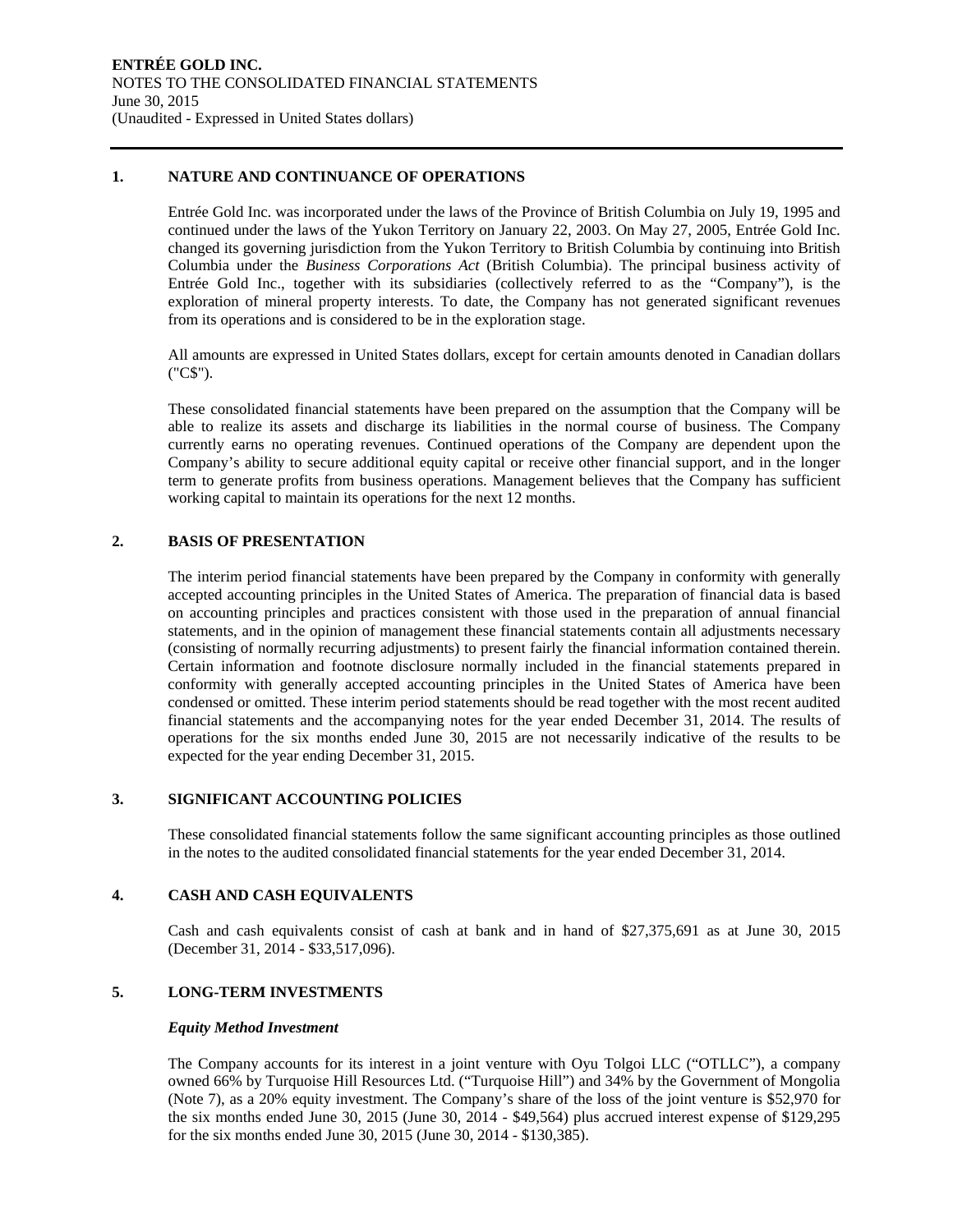### **6. EQUIPMENT**

|                    | June 30, 2015 |           |                   |         |          |         |             |                   | December 31, 2014 |         |          |         |  |  |
|--------------------|---------------|-----------|-------------------|---------|----------|---------|-------------|-------------------|-------------------|---------|----------|---------|--|--|
|                    |               |           | Accumulated       |         | Net Book |         | Accumulated |                   |                   |         | Net Book |         |  |  |
|                    |               |           | Cost Depreciation |         | Value    |         |             | Cost Depreciation |                   |         | Value    |         |  |  |
|                    |               |           |                   |         |          |         |             |                   |                   |         |          |         |  |  |
| Office equipment   | \$            | 75.623 \$ |                   | 58,459  | - \$     | 17.164  | \$          | 81.314            | -S                | 60,877  | -S       | 20,437  |  |  |
| Computer equipment |               | 341,380   |                   | 281,423 |          | 59,957  |             | 363,823           |                   | 290,361 |          | 73,462  |  |  |
| Field equipment    |               | 201,847   |                   | 140,601 |          | 61,246  |             | 217,036           |                   | 141.797 |          | 75,239  |  |  |
| <b>Buildings</b>   |               | 45,350    |                   | 38,350  |          | 7,000   |             | 48,762            |                   | 40,334  |          | 8,428   |  |  |
|                    | \$            | 664,200   | S                 | 518,833 | S        | 145,367 | \$          | 710,935           | \$.               | 533,369 | S        | 177,566 |  |  |

#### **7. MINERAL PROPERTY INTERESTS**

Title to mineral property interests involves certain inherent risks due to the difficulties of determining the validity of certain claims as well as the potential for problems arising from the frequently ambiguous conveyancing history characteristic of many mineral property interests. The Company has investigated title to its mineral property interests and, except as otherwise disclosed below, to the best of its knowledge, title to the mineral property interests is in good standing.

#### *Material Properties*

The Company's two principal assets are the Ann Mason project (the "Ann Mason Project") in Nevada and its interest in the Lookout Hill property in Mongolia.

#### **Ann Mason, Nevada, United States**

The Ann Mason Project is defined by a series of both unpatented lode claims on public land administered by the Bureau of Land Management, and title to patented lode claims. The project area includes the Ann Mason and the Blue Hill deposits, several early-stage copper porphyry targets including the Blackjack IP, Blackjack Oxide, Roulette and Minnesota targets, and the Minnesota, Shamrock and Ann South copper skarn targets.

Certain of the unpatented lode claims are leased to the Company pursuant to a mining lease and option to purchase agreement ("MLOPA") with two individuals. Under the MLOPA, the Company has the option to purchase the claims for \$500,000, which, if exercised, will be subject to a 3% net smelter returns ("NSR") royalty (which may be bought down to a 1% NSR royalty for \$2 million). The MLOPA also provides for annual advance minimum royalty payments of \$27,500 which commenced in 2011 and will continue until the commencement of sustained commercial production. The advance payments will be credited against future royalty payments or the buy down of the royalty.

In September 2009, the Company entered into an agreement whereby the Company may acquire an 80% interest in certain unpatented lode claims formerly known as the Roulette property. In order to acquire its interest, the Company must: (a) incur expenditures of \$1,000,000, make cash payments of \$140,000 and issue 85,000 common shares of the Company within three years (completed); (b) make aggregate advance royalty payments totalling \$375,000 between the fifth and tenth anniversaries of the agreement (\$50,000 of which has been paid); and (c) deliver a bankable feasibility study before the tenth anniversary of the agreement.

In February 2013, the Company entered into an agreement with Sandstorm Gold Ltd. ("Sandstorm") whereby the Company granted Sandstorm a 0.4% NSR royalty over certain of the unpatented lode claims, including the claims covering the Ann Mason and Blue Hill deposits, in return for an upfront payment of \$5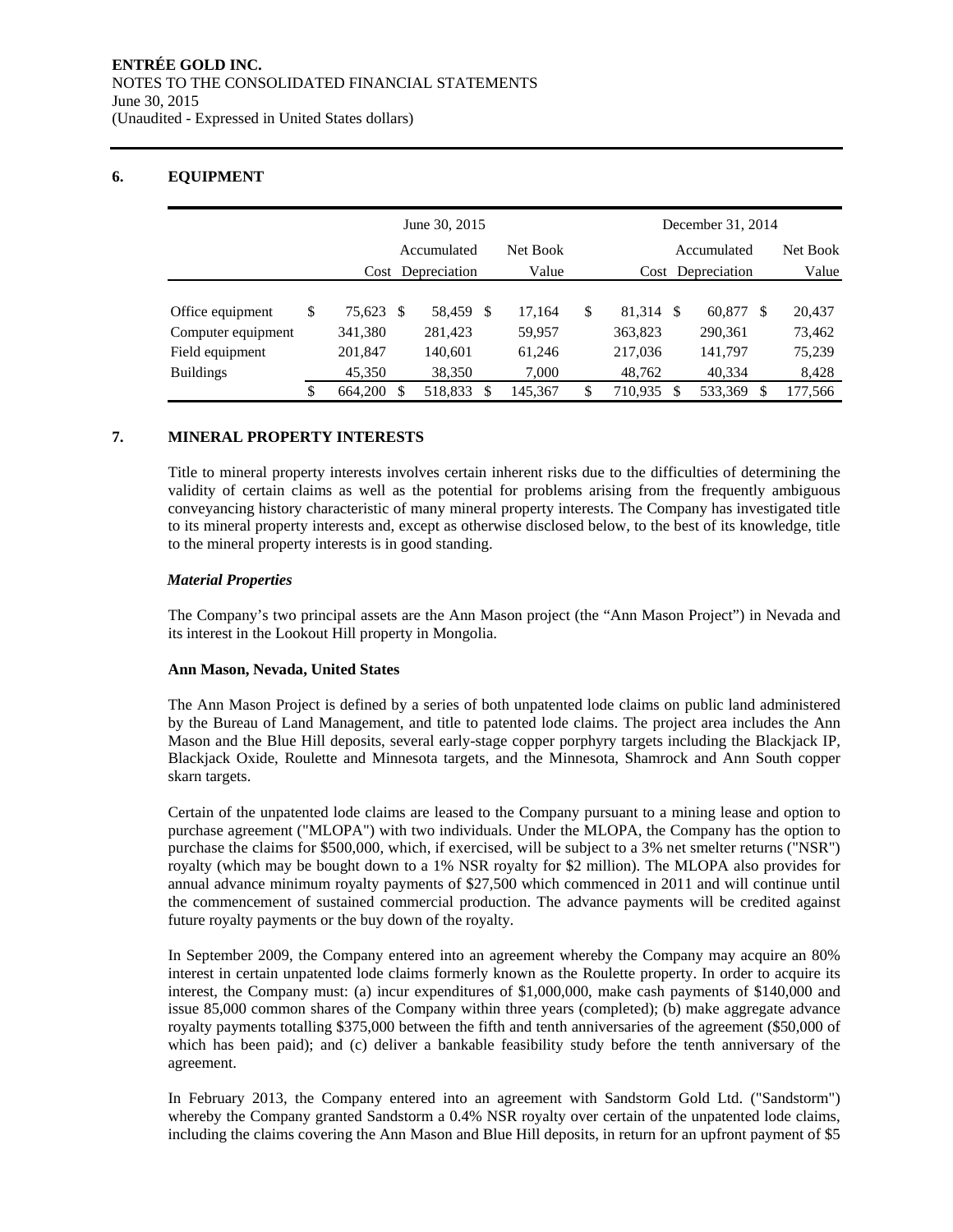#### **7. MINERAL PROPERTY INTERESTS** (cont'd...)

#### *Material Properties* (cont'd...)

#### **Ann Mason, Nevada, United States** (cont'd...)

million (the "Sandstorm NSR Payment") which was recorded as a recovery to acquisition costs. In addition, certain of the patented lode claims are subject to a 2% NSR royalty.

#### **Lookout Hill, Mongolia**

The Lookout Hill property in the South Gobi region of Mongolia is comprised of two mining licences, Shivee Tolgoi and Javhlant, granted by the Mineral Resources Authority of Mongolia ("MRAM") in October 2009. Title to the two licences is held by the Company.

In October 2004, the Company entered into an arm's-length Equity Participation and Earn-In Agreement (the "Earn In Agreement") with Turquoise Hill. Under the Earn-In Agreement, Turquoise Hill agreed to purchase equity securities of the Company, and was granted the right to earn an interest in what is now the eastern portion of the Shivee Tolgoi mining licence and all of the Javhlant mining licence (together the "Joint Venture Property"). Most of Turquoise Hill's rights and obligations under the Earn-In Agreement were subsequently assigned by Turquoise Hill to what was then its wholly-owned subsidiary, OTLLC. The Government of Mongolia subsequently acquired a 34% interest in OTLLC from Turquoise Hill.

On June 30, 2008, OTLLC gave notice that it had completed its earn-in obligations by expending a total of \$35 million on exploration of the Joint Venture Property. OTLLC earned an 80% interest in all minerals extracted below a sub-surface depth of 560 metres from the Joint Venture Property and a 70% interest in all minerals extracted from surface to a depth of 560 metres from the Joint Venture Property. In accordance with the Earn-In Agreement, the Company and OTLLC formed a joint venture (the "Entrée-OTLLC Joint Venture") on terms annexed to the Earn-In Agreement.

The portion of the Shivee Tolgoi mining licence outside of the Joint Venture Property ("Shivee West") is 100% owned by the Company, but is subject to a right of first refusal by OTLLC.

The conversion of the original Shivee Tolgoi and Javhlant exploration licences into mining licences was a condition precedent to the Investment Agreement (the "Investment Agreement") between Turquoise Hill, OTLLC, the Government of Mongolia and Rio Tinto International Holdings Limited. The licences are part of the contract area covered by the Investment Agreement, although the Company is not a party to the Investment Agreement. The Shivee Tolgoi and Javhlant mining licences were each issued for a 30 year term and have rights of renewal for two further 20 year terms.

On February 27, 2013, MRAM delivered notice (the "Notice") to the Company advising that the Company is temporarily restricted from transferring, selling or leasing the Shivee Tolgoi and Javhlant mining licences. The Company was subsequently advised that the temporary transfer restriction on the joint venture mining licences will be lifted.

As of June 30, 2015, the Entrée-OTLLC Joint Venture had expended approximately \$26.9 million to advance the Joint Venture Property. Under the terms of the Entrée-OTLLC Joint Venture, OTLLC contributed on behalf of the Company its required participation amount charging interest at prime plus 2% (Note 8).

#### *Other Properties*

The Company also has interests in non-material properties in Australia, the United States and Peru.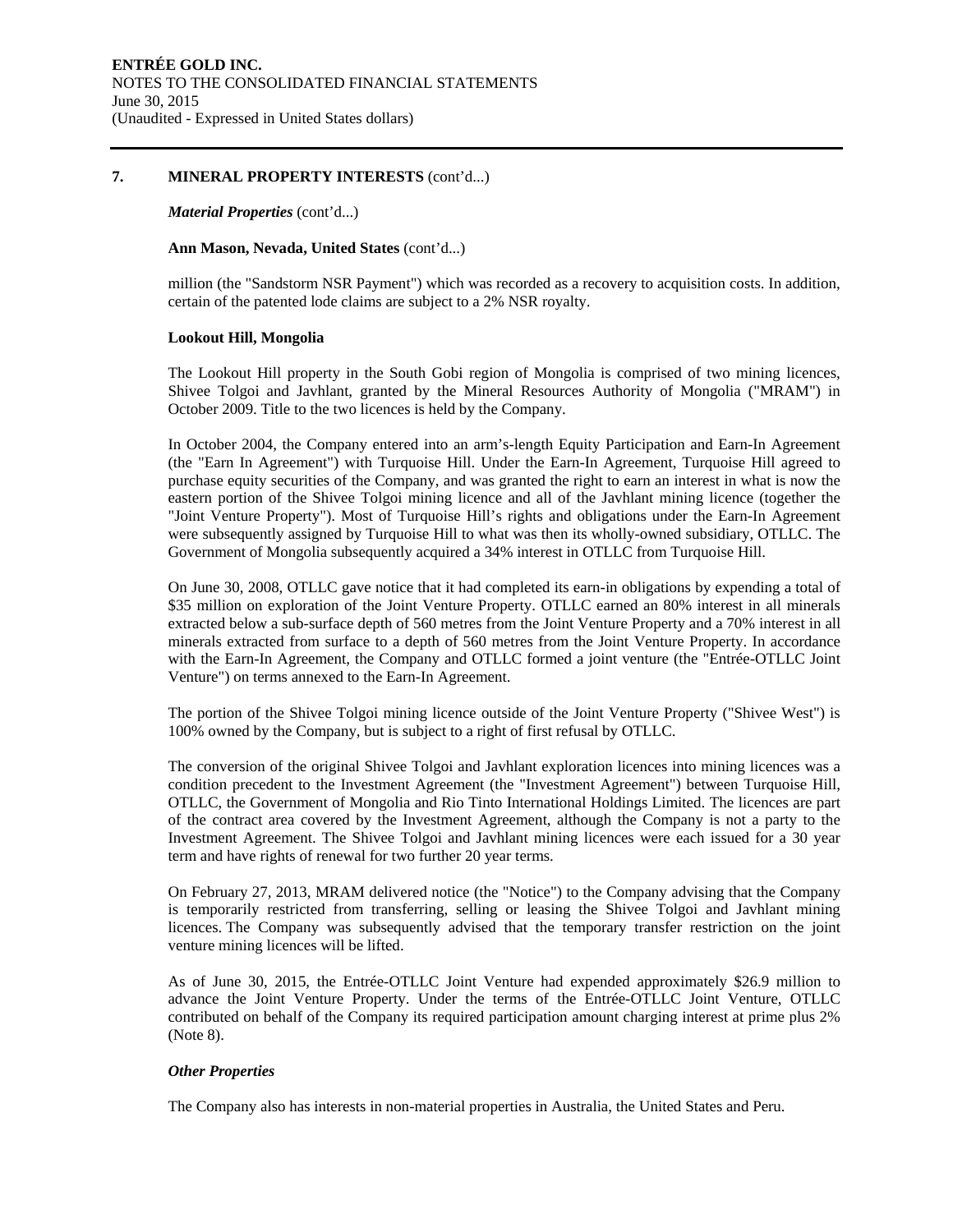#### **7. MINERAL PROPERTY INTERESTS** (cont'd...)

Capitalized mineral property acquisition costs are summarized as follows:

|                    |   | June $30$ ,<br>2015      |    | December 31,<br>2014  |
|--------------------|---|--------------------------|----|-----------------------|
| Ann Mason<br>Other | S | 40,889,455 \$<br>421,356 |    | 43,966,474<br>453,064 |
| <b>Total</b>       |   | 41,310,811               | -S | 44,419,538            |

Ann Mason capitalized mineral property acquisition costs are net of the \$5 million Sandstorm NSR Payment.

Expensed exploration costs are summarized as follows:

|                            | Three Months<br>Ended<br>June 30,<br>2015 |                              |    | Three Months<br>Ended<br>June $30$ ,<br>2014 |   | Six Months<br>Ended<br>June $30$ ,<br>2015 | Six Months<br>Ended<br>June $30$ ,<br>2014 |                                 |  |
|----------------------------|-------------------------------------------|------------------------------|----|----------------------------------------------|---|--------------------------------------------|--------------------------------------------|---------------------------------|--|
| US<br>Mongolia<br>Other    | \$                                        | 806,962<br>457,393<br>64,703 | -S | 599,677<br>2,584<br>155,064                  | S | 2,338,709<br>805,783<br>82.175             | <sup>\$</sup>                              | 1,132,705<br>948,894<br>239,872 |  |
| <b>Total all locations</b> | \$                                        | 1.329.058                    | S  | 757.325                                      | S | 3,226,667                                  | \$.                                        | 2,321,471                       |  |

### **8. LOANS PAYABLE**

Under the terms of the Entrée-OTLLC Joint Venture (Note 7), OTLLC will contribute funds to approved joint venture programs and budgets on the Company's behalf. Interest on each loan advance shall accrue at an annual rate equal to OTLLC's actual cost of capital or the prime rate of the Royal Bank of Canada, plus two percent (2%) per annum, whichever is less, as at the date of the advance. The loans will be repayable by the Company monthly from ninety percent (90%) of the Company's share of available cash flow from the Entrée-OTLLC Joint Venture. In the absence of available cash flow, the loans will not be repayable. The loans are not expected to be repaid within one year.

#### **9. DEFERRED REVENUE**

In February 2013, the Company entered into an equity participation and funding agreement with Sandstorm that provided an upfront deposit (the "Deposit") from Sandstorm of \$40 million. The Company will use future payments that it receives from its mineral property interests to purchase and deliver metal credits to Sandstorm, in amounts that are indexed to the Company's share of gold, silver and copper production from the Joint Venture Property as follows:

 25.7% of the Company's share of gold and silver, and 2.5% of the Company's share of copper, produced from the portion of the Shivee Tolgoi mining licence included in the Joint Venture Property; and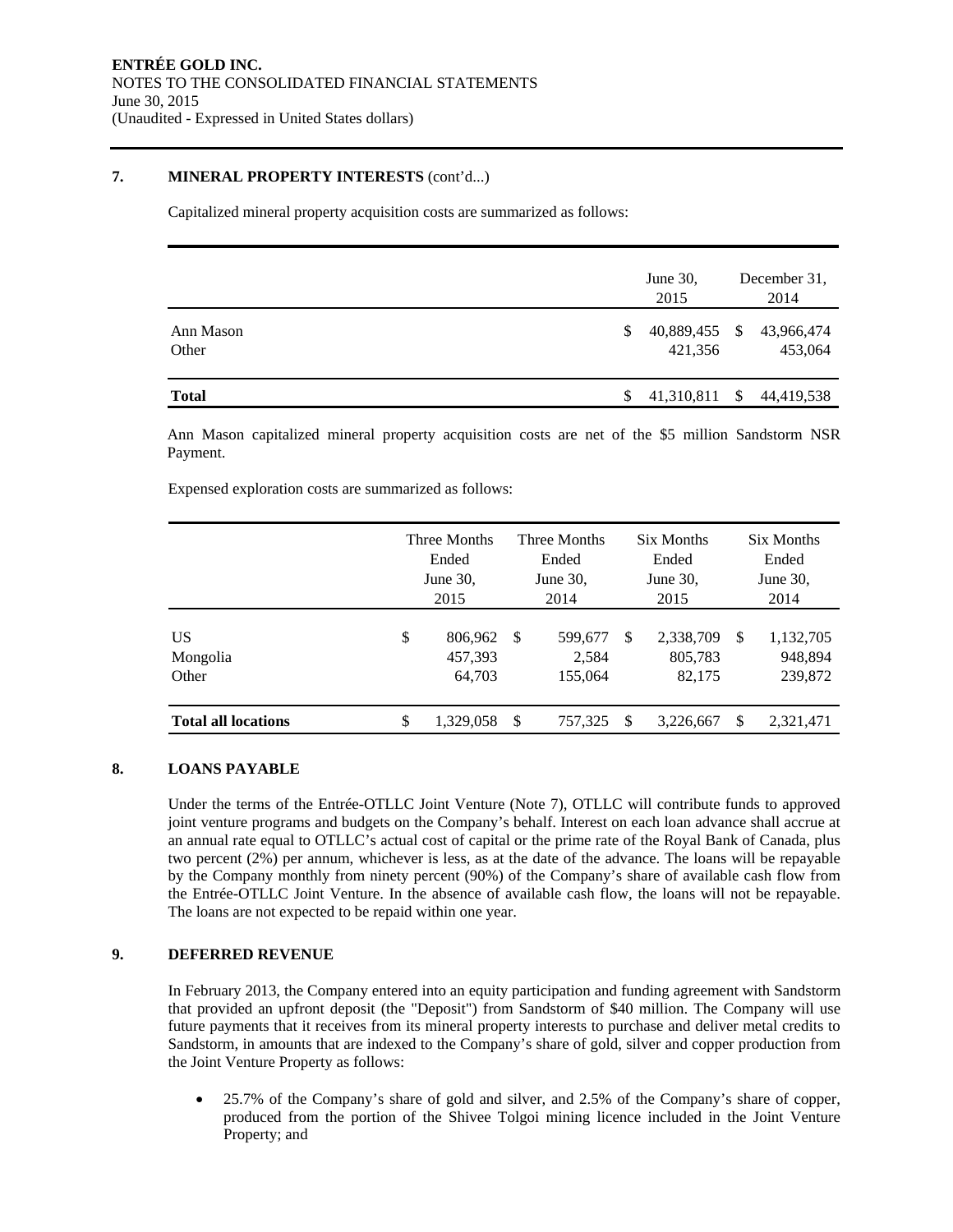#### **9. DEFERRED REVENUE** (cont'd...)

 33.8% of the Company's share of gold and silver, and 2.5% of the Company's share of copper, produced from the Javhlant mining licence.

The Company is not required to deliver actual metal, and the Company may use revenue from any of its assets to purchase the requisite amount of metal credits. The Company recorded the Deposit as deferred revenue and will recognize amounts in revenue as metal credits are delivered to Sandstorm. Although first development production is currently scheduled for 2020, underground development is currently halted.

#### **10. COMMON STOCK**

#### **Share issuances**

During the six months ended June 30, 2015, the Company issued 30,000 common shares for cash proceeds of \$5,123 on the exercise of stock options. The fair value recorded when the options were granted of \$2,155 has been transferred from additional paid-in capital to common stock on the exercise of the options.

#### **Stock options**

The Company has adopted a stock option plan (the "Plan") to grant options to directors, officers, employees and consultants. Under the Plan, the Company may grant options to acquire up to 10% of the issued and outstanding shares of the Company. Options granted can have a term of up to ten years and an exercise price typically not less than the Company's closing stock price on the last trading day before the date of grant. Vesting is determined at the discretion of the Board of Directors.

The Company uses the Black-Scholes option pricing model to determine the fair value of stock options granted. For employees, the compensation expense is amortized on a straight-line basis over the requisite service period which approximates the vesting period. Compensation expense for stock options granted to non-employees is recognized over the contract services period or, if none exists, from the date of grant until the options vest. Compensation associated with unvested options granted to non-employees is re-measured on each balance sheet date using the Black-Scholes option pricing model.

The Company uses historical data to estimate option exercise, forfeiture and employee termination within the valuation model. The risk-free interest rate is based on a treasury instrument whose term is consistent with the expected term of the stock options. The Company has not paid and does not anticipate paying dividends on its common stock; therefore, the expected dividend yield is assumed to be zero. Companies are required to utilize an estimated forfeiture rate when calculating the expense for the reporting period. Based on the best estimate, management applied the estimated forfeiture rate of Nil in determining the expense recorded in the accompanying Statements of Operations and Comprehensive Loss.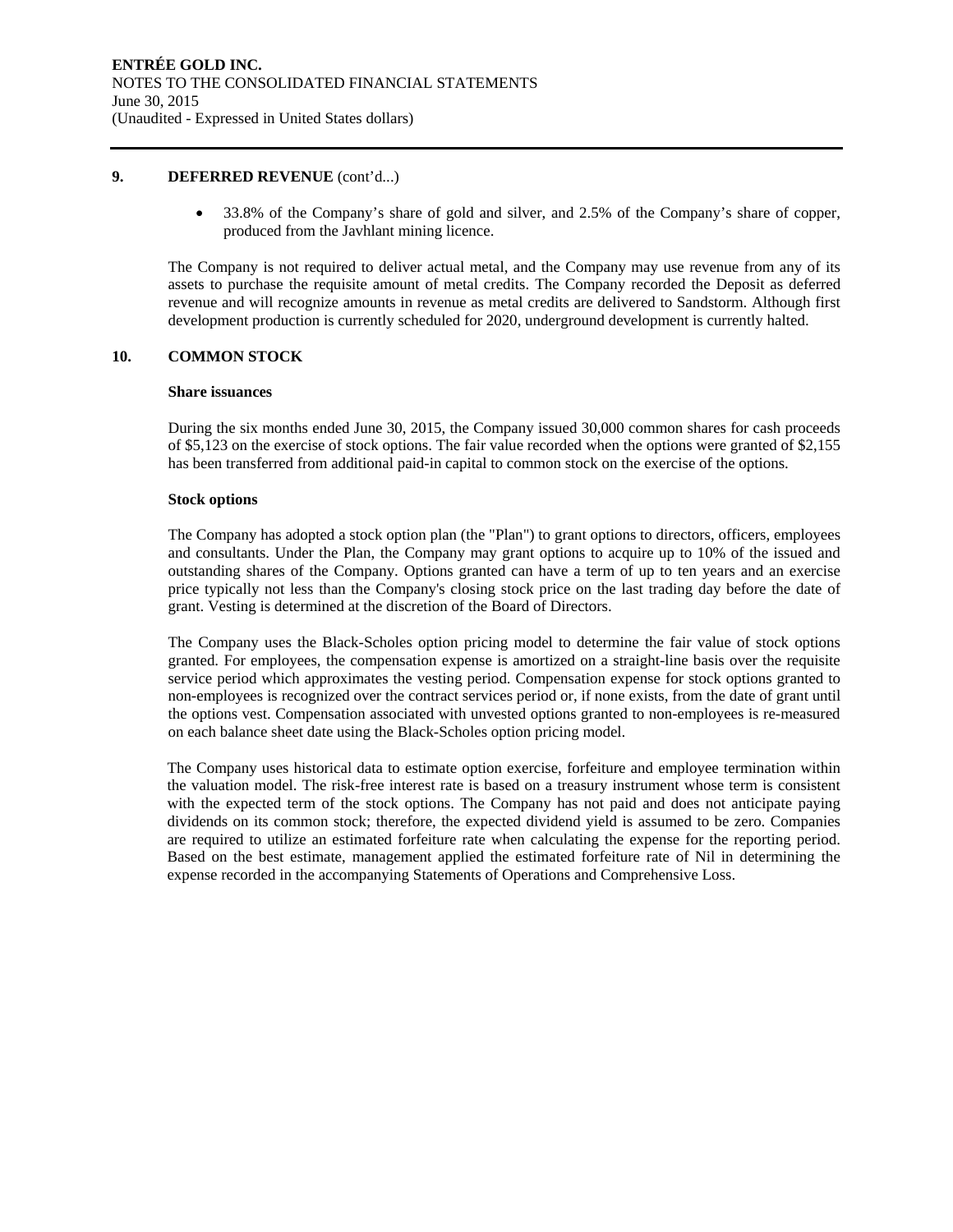## **10. COMMON STOCK** (cont'd...)

### **Stock options** (cont'd...)

Stock option transactions are summarized as follows:

|                              |                   | Weighted Average<br><b>Exercise Price</b> |
|------------------------------|-------------------|-------------------------------------------|
|                              | Number of Options | (C\$)                                     |
| Balance at December 31, 2013 | 14,400,500        | 1.22                                      |
| Granted                      | 2,815,000         | 0.21                                      |
| Expired                      | (2,811,500)       | 1.99                                      |
| Forfeited                    | (625,000)         | 1.43                                      |
| Balance at December 31, 2014 | 13,779,000        | 0.85                                      |
| Expired                      | (80,000)          | 0.46                                      |
| Balance at March 31, 2015    | 13,699,000        | 0.85                                      |
| Exercised                    | (30,000)          | 0.21                                      |
| Balance at June 30, 2015     | 13,669,000        | 0.85                                      |

The number of stock options exercisable at June 30, 2015 was 13,669,000.

At June 30, 2015, the following stock options were outstanding:

| Number of<br>Options | Exercise<br>Price<br>(C\$) | Aggregate<br>Intrinsic Value<br>(C\$) | <b>Expiry Date</b> | Number of<br>Options<br>Exercisable | Aggregate<br><b>Intrinsic Value</b><br>(C\$) |
|----------------------|----------------------------|---------------------------------------|--------------------|-------------------------------------|----------------------------------------------|
|                      |                            |                                       |                    |                                     |                                              |
| 300,000              | 2.34                       |                                       | September 22, 2015 | 300,000                             |                                              |
| 1,172,500            | 2.86                       |                                       | November 22, 2015  | 1,172,500                           |                                              |
| 200,000              | 3.47                       |                                       | January 4, 2016    | 200,000                             |                                              |
| 125,000              | 2.94                       |                                       | March 8, 2016      | 125,000                             |                                              |
| 150,000              | 2.05                       | ۰                                     | July 7, 2016       | 150,000                             |                                              |
| 100,000              | 2.23                       |                                       | July 15, 2016      | 100,000                             |                                              |
| 1,561,500            | 1.25                       |                                       | January 6, 2017    | 1,561,500                           |                                              |
| 100,000              | 0.73                       |                                       | June 18, 2017      | 100,000                             |                                              |
| 4,630,000            | 0.56                       |                                       | March 15, 2018     | 4,630,000                           |                                              |
| 50,000               | 0.32                       | 3,500                                 | April 9, 2018      | 50,000                              | 3,500                                        |
| 150,000              | 0.34                       | 7,500                                 | June 27, 2018      | 150,000                             | 7,500                                        |
| 2,345,000            | 0.30                       | 211,050                               | December 19, 2018  | 2,345,000                           | 211,050                                      |
| 2,785,000            | 0.21                       | 501,300                               | December 22, 2019  | 2,785,000                           | 501,300                                      |
| 13,669,000           |                            | \$<br>723,350                         |                    | 13,669,000                          | \$<br>723,350                                |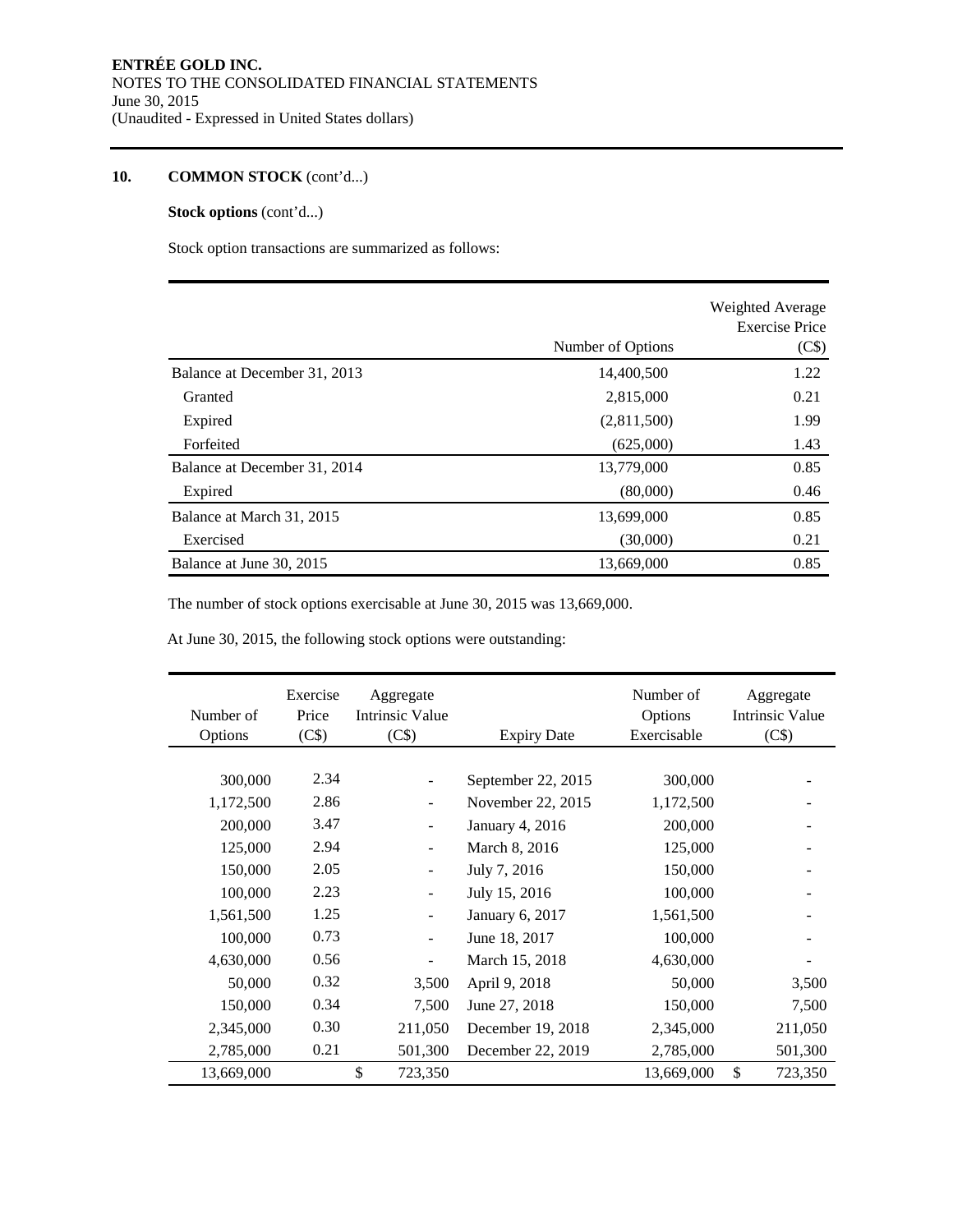#### **10. COMMON STOCK** (cont'd...)

#### **Stock options** (cont'd...)

The aggregate intrinsic value in the preceding table represents the total intrinsic value, based on the Company's closing stock price of C\$0.39 per share as of June 30, 2015, which would have been received by the option holders had all option holders exercised their options as of that date. The total number of inthe-money options vested and exercisable as of June 30, 2015 was \$723,350. The total intrinsic value of options exercised during the six months ended June 30, 2015 was \$6,814 (June 30, 2014 - \$Nil).

Subsequent to June 30, 2015, the Company granted 100,000 stock options with an exercise price of C\$0.38.

#### **Stock-based compensation**

No stock options were granted during the six months ended June 30, 2015 and 2014.

#### **11. SEGMENT INFORMATION**

The Company operates in one business segment being the exploration of mineral property interests.

Geographic information is as follows:

|                     | June 30,<br>2015 |    | December 31,<br>2014 |
|---------------------|------------------|----|----------------------|
|                     |                  |    |                      |
| Identifiable assets |                  |    |                      |
| <b>USA</b>          | \$<br>42,221,447 | -S | 46,949,474           |
| Canada              | 27,104,808       |    | 31,274,058           |
| Mongolia            | 262,988          |    | 533,386              |
| Australia           | 281,496          |    | 897,181              |
| Other               | 25,440           |    | 36,399               |
|                     | \$<br>69,896,179 | -S | 79,690,498           |

#### **12. FAIR VALUE ACCOUNTING**

Fair value measurement is based on a fair value hierarchy, which requires an entity to maximize the use of observable inputs and minimize the use of unobservable inputs when measuring fair value. The standard describes three levels of inputs that may be used to measure fair value which are:

Level 1 — Quoted prices that are available in active markets for identical assets or liabilities.

Level 2 — Quoted prices in active markets for similar assets that are observable.

Level 3 — Unobservable inputs that are supported by little or no market activity and that are significant to the fair value of the assets or liabilities.

At June 30, 2015, the Company had Level 1 financial instruments, consisting of cash and cash equivalents, with a fair value of \$27,375,691.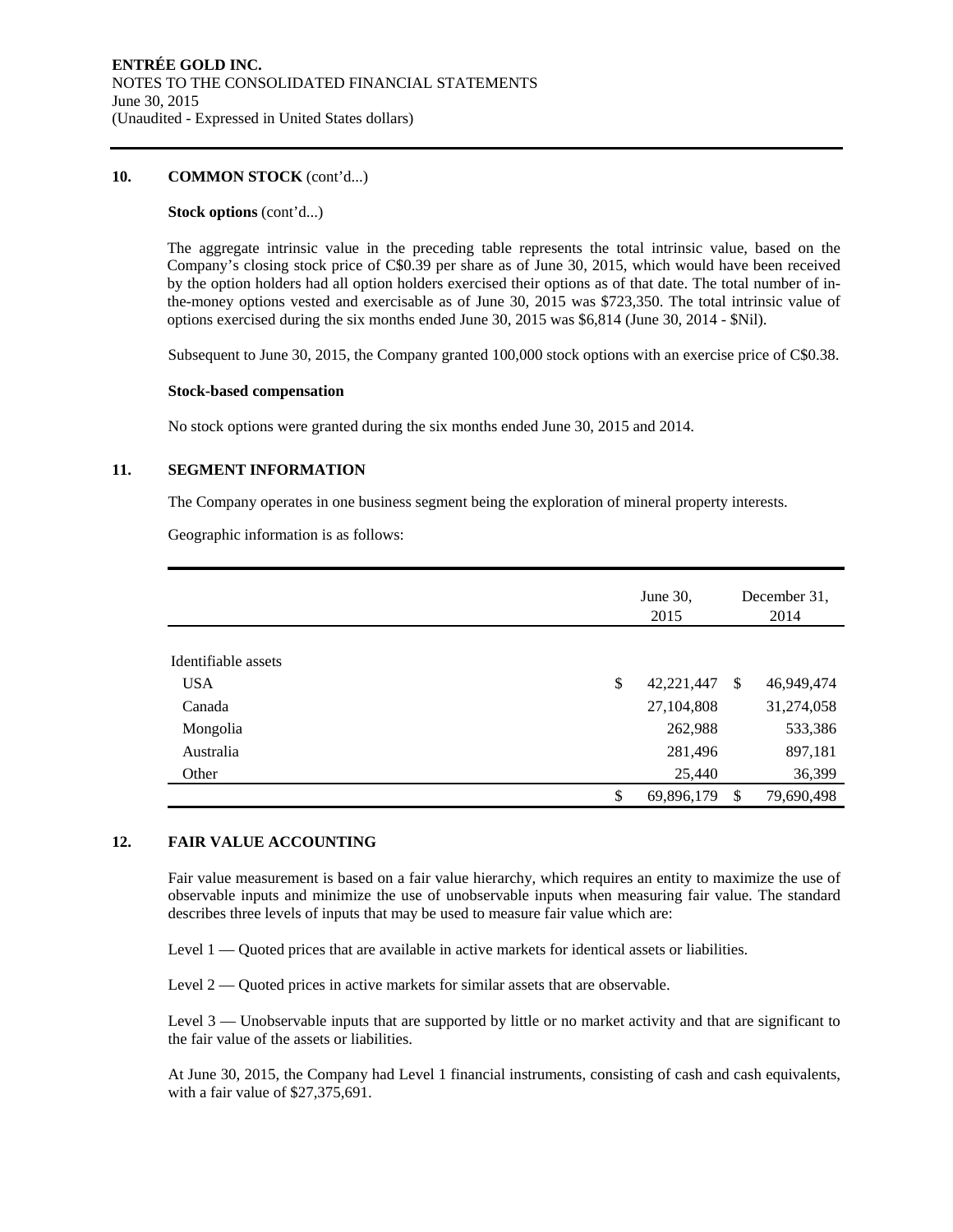#### **13. DISCLOSURES REGARDING FINANCIAL INSTRUMENTS**

The Company's financial instruments generally consist of cash and cash equivalents, receivables, deposits, accounts payable and accrued liabilities and loans payable. It is management's opinion that the Company is not exposed to significant interest or credit risks arising from these financial instruments. The fair value of these financial instruments approximates their carrying values.

The Company is exposed to currency risk by incurring certain expenditures in currencies other than the Canadian dollar. In addition, as certain of the Company's consolidated subsidiaries' functional currency is the United States dollar, the Company is exposed to foreign currency translation risk. The Company does not use derivative instruments to reduce this currency risk.

#### **14. ACCUMULATED OTHER COMPREHENSIVE INCOME (LOSS) (OCI(L))**

|                                          |    | Three Months<br>Ended<br>June 30.<br>2015 |     | Three Months<br>Ended<br>June $30$ .<br>2014 |     | Six Months<br>Ended<br>June $30$ .<br>2015 | Six Months<br>Ended<br>June $30$ .<br>2014 |
|------------------------------------------|----|-------------------------------------------|-----|----------------------------------------------|-----|--------------------------------------------|--------------------------------------------|
| Accumulated OCI(L), beginning of period: |    |                                           |     |                                              |     |                                            |                                            |
|                                          |    |                                           |     |                                              |     |                                            |                                            |
| Currency translation adjustment          | S  | $(5.685.464)$ \$                          |     | $(1,230,673)$ \$                             |     | $(2,850,122)$ \$                           | 465,615                                    |
| OCI(L) for the period:                   |    |                                           |     |                                              |     |                                            |                                            |
| Currency translation adjustments         | \$ | 552,868                                   | \$. | 1.439.608                                    | \$  | $(2,282,474)$ \$                           | (256,680)                                  |
| Accumulated OCI(L), end of period:       |    |                                           |     |                                              |     |                                            |                                            |
| Currency translation adjustment          | S  | $(5,132,596)$ \$                          |     | 208.935                                      | \$. | $(5,132,596)$ \$                           | 208,935                                    |

#### **15. SUPPLEMENTAL DISCLOSURE WITH RESPECT TO CASH FLOWS**

There were no significant non-cash transactions during the six months ended June 30, 2015. The significant non-cash transaction for the six months ended June 30, 2014 consisted of the issuance of 250,000 common shares in payment of mineral property acquisitions valued at \$73,618 which have been capitalized as mineral property interests.

#### **16. COMMITMENTS AND CONTINGENCIES**

The Company is committed to make lease payments for the rental of office space as follows:

| 2015 | \$130,767 |
|------|-----------|
| 2016 | 184,284   |
| 2017 | 75.973    |
|      | 391,024   |

The Company incurred lease expense of \$189,065 (June 30, 2014 – \$199,282) for the six months ended June 30, 2015.

In the event of a partial expropriation of the Company's economic interest, contractually or otherwise, in the Joint Venture Property, which is not reversed during the abeyance period provided for in the equity participation and funding agreement with Sandstorm, the Company will be required to return a pro rata portion of the Deposit (the amount of the repayment not to exceed the amount of the Unearned Balance) and the metal credits that the Company is required to deliver to Sandstorm will be reduced proportionately.